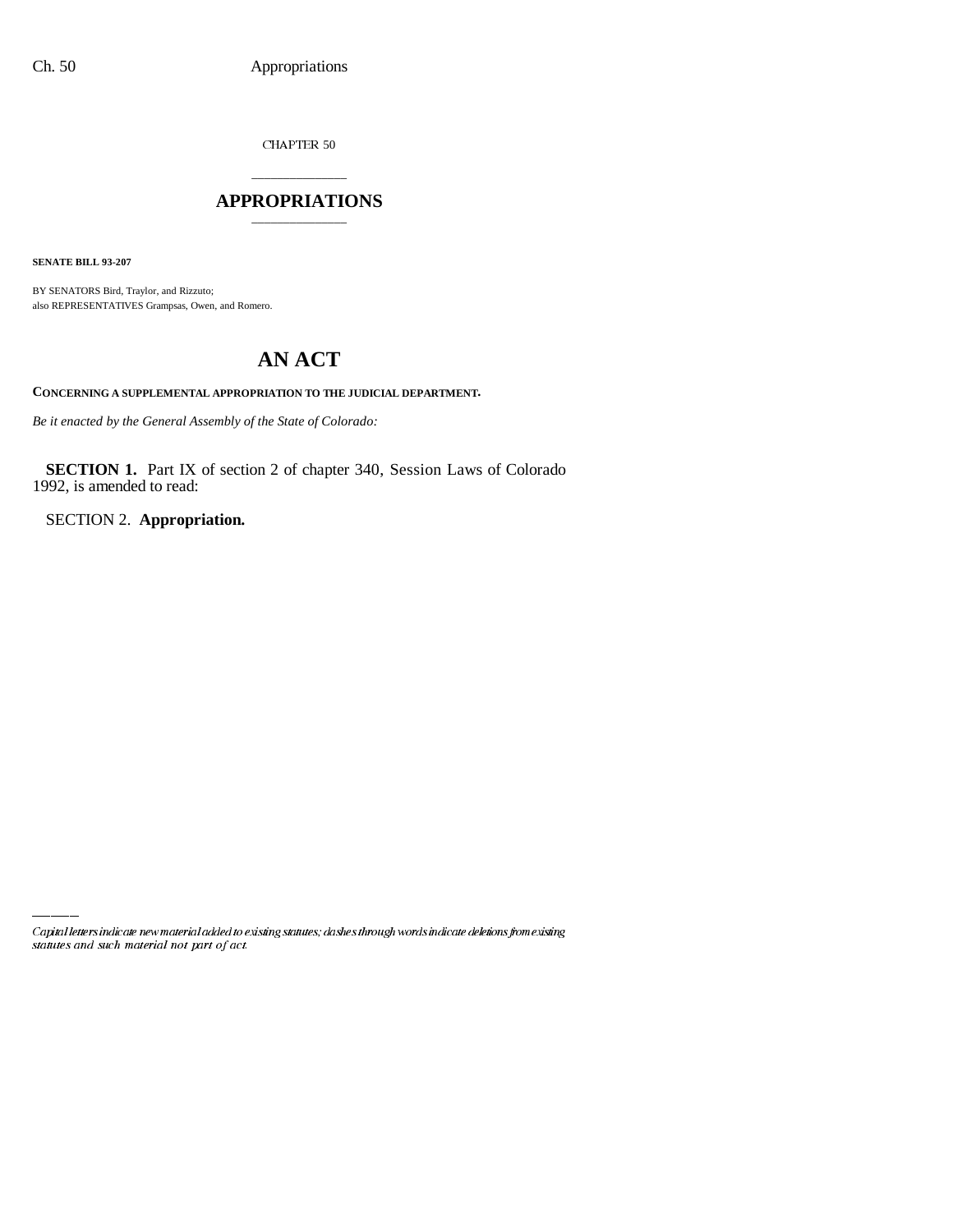Appropriations Ch. 50

|                                                         |              |                        | <b>APPROPRIATION FROM</b>   |                          |
|---------------------------------------------------------|--------------|------------------------|-----------------------------|--------------------------|
| <b>ITEM <math>\&amp;</math></b><br><b>SUBTOT</b><br>AI. | <b>TOTAL</b> | <b>GENERAL</b><br>FUND | <b>CASH</b><br><b>FUNDS</b> | <b>FEDERA</b><br>L FUNDS |
|                                                         |              |                        |                             |                          |

#### **PART IX JUDICIAL DEPARTMENT**

## **(1) SUPREME COURT**

| <b>Personal Services</b>  | 1.888.170 |           | 1.888.170    |                       |
|---------------------------|-----------|-----------|--------------|-----------------------|
|                           |           |           | $(39.0$ FTE) |                       |
| <b>Operating Expenses</b> | 45.994    |           | 24.994       | $21,000$ <sup>a</sup> |
| <b>Travel Expenses</b>    | 5.999     |           | 5.999        |                       |
|                           |           | 1.940.163 |              |                       |

<sup>a</sup> This amount shall be from copier machine receipts.

## **(2) COURT OF APPEALS**

| <b>Personal Services</b>  | 3.891.287 | 3.891.287    |                    |
|---------------------------|-----------|--------------|--------------------|
|                           |           | $(81.0$ FTE) |                    |
| <b>Operating Expenses</b> | 71.195    | 69.695       | 1.500 <sup>a</sup> |
| <b>Travel Expenses</b>    | 3.749     | 3.749        |                    |
|                           | 3.966.231 |              |                    |

<sup>a</sup> This amount shall be from copier machine receipts.

## **(3) COURTS ADMINISTRATION**

| (A) Administration                 |           |                    |                        |
|------------------------------------|-----------|--------------------|------------------------|
| Personal Services <sup>57</sup>    | 1,670,368 |                    |                        |
|                                    | (36.7)    |                    |                        |
|                                    | FTE)      |                    |                        |
| <b>Operating Expenses</b>          | 197,508   |                    |                        |
| <b>Travel Expenses</b>             | 14.997    |                    |                        |
| County Courthouse                  |           |                    |                        |
| Furnishings <sup>58</sup>          | 1,938,406 |                    |                        |
|                                    | 2,012,507 |                    |                        |
|                                    | 3,821,279 | 3,821,279          |                        |
|                                    | 3,895,380 | 3,895,380          |                        |
|                                    |           |                    |                        |
| (B) Administrative Special Purpose |           |                    |                        |
| <b>Employment Security</b>         |           |                    |                        |
| Payments <sup>1</sup>              | 30,964    | 29,883             | $1,081$ <sup>a</sup>   |
|                                    | 2,853,463 | 2,710,695          |                        |
| Group Health and Life              |           |                    | $142,768$ <sup>a</sup> |
| <b>Short-term Disability</b>       | 114,584   | 109,618            | 4,966 $a$              |
| Salary Survey                      | 894,393   | 894,393            |                        |
| Workers' Compensation              | 467,645   | <del>461,033</del> | $6,612$ <sup>a</sup>   |
|                                    | 747,882   | 737,347            | $10,535$ <sup>a</sup>  |
| <b>Legal Services</b>              | 52,334    | 52,334             |                        |
|                                    | 97,334    | 97,334             |                        |
| Payment to Risk                    |           |                    |                        |
| Management and Property            |           |                    |                        |
| <b>Funds</b>                       | 72,132    | 72,132             |                        |
|                                    | 95.173    | 94,850             | 323                    |
| <b>Leased Space</b>                | 170,000   | 170,000            |                        |
| Capitol Complex                    |           |                    |                        |
| <b>Leased Space</b>                | 9,603     | 9,603              |                        |
| Lease Purchase                     | 94,561    | 94,561             |                        |
| Administrative                     |           |                    |                        |
| Purposes                           | 249,153   | 249,153            |                        |
|                                    |           | $(2.3$ FTE)        |                        |
| <b>Administrative Purposes</b>     |           |                    |                        |
| <b>Travel Expenses</b>             | 130,708   | 130,708            |                        |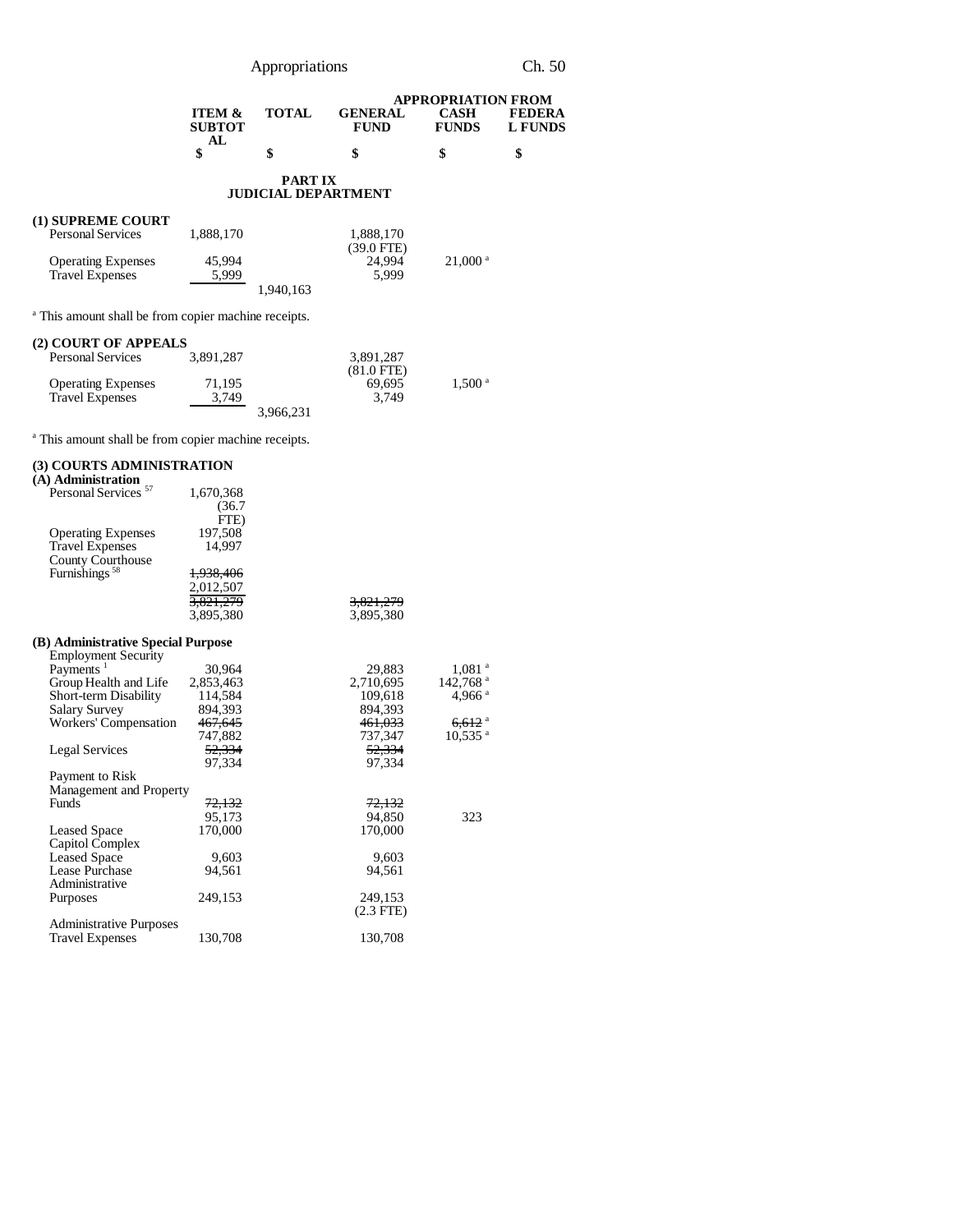## Ch. 50 Appropriations

|                                                                                                                                                                                    |                                                                                             |              |                                      | <b>APPROPRIATION FROM</b>                                                                                         |                                 |
|------------------------------------------------------------------------------------------------------------------------------------------------------------------------------------|---------------------------------------------------------------------------------------------|--------------|--------------------------------------|-------------------------------------------------------------------------------------------------------------------|---------------------------------|
|                                                                                                                                                                                    | <b>ITEM &amp;</b><br><b>SUBTOT</b><br>AL                                                    | <b>TOTAL</b> | <b>GENERAL</b><br><b>FUND</b>        | <b>CASH</b><br><b>FUNDS</b>                                                                                       | <b>FEDERA</b><br><b>L FUNDS</b> |
|                                                                                                                                                                                    | \$                                                                                          | \$           | \$                                   | \$                                                                                                                | \$                              |
| <b>Traffic Court</b>                                                                                                                                                               |                                                                                             |              |                                      | $10,000$ (T) <sup>b</sup>                                                                                         |                                 |
| <b>Training</b><br><b>Retired Judges</b>                                                                                                                                           | 10,000<br>28,503                                                                            |              | 28,503                               |                                                                                                                   |                                 |
| Retired Judges Travel                                                                                                                                                              |                                                                                             |              |                                      |                                                                                                                   |                                 |
| Expenses                                                                                                                                                                           | 16,497                                                                                      |              | 16,497                               |                                                                                                                   |                                 |
| <b>Appellate Reports</b>                                                                                                                                                           |                                                                                             |              |                                      |                                                                                                                   |                                 |
| Publication                                                                                                                                                                        | 51,834                                                                                      |              | 51,834                               |                                                                                                                   |                                 |
| Office of Dispute                                                                                                                                                                  |                                                                                             |              |                                      |                                                                                                                   |                                 |
| Resolution                                                                                                                                                                         | 221,294                                                                                     |              |                                      | 221.294 °                                                                                                         |                                 |
|                                                                                                                                                                                    | 314,494                                                                                     |              |                                      |                                                                                                                   |                                 |
|                                                                                                                                                                                    |                                                                                             |              |                                      |                                                                                                                   |                                 |
|                                                                                                                                                                                    |                                                                                             |              |                                      |                                                                                                                   |                                 |
|                                                                                                                                                                                    |                                                                                             |              |                                      |                                                                                                                   |                                 |
|                                                                                                                                                                                    |                                                                                             |              |                                      |                                                                                                                   |                                 |
|                                                                                                                                                                                    |                                                                                             |              |                                      |                                                                                                                   |                                 |
|                                                                                                                                                                                    |                                                                                             |              |                                      |                                                                                                                   |                                 |
|                                                                                                                                                                                    |                                                                                             |              |                                      |                                                                                                                   |                                 |
|                                                                                                                                                                                    |                                                                                             |              |                                      |                                                                                                                   |                                 |
|                                                                                                                                                                                    |                                                                                             |              |                                      |                                                                                                                   |                                 |
| Enforcement                                                                                                                                                                        |                                                                                             |              |                                      |                                                                                                                   |                                 |
|                                                                                                                                                                                    |                                                                                             |              |                                      |                                                                                                                   |                                 |
|                                                                                                                                                                                    | 6,446,137                                                                                   |              |                                      |                                                                                                                   |                                 |
| Office of Dispute<br><b>Resolution Travel</b><br>Expenses<br>Alimony and Support<br><b>Judicial Performance</b><br>Judicial Performance<br><b>Travel Expenses</b><br>Child Support | 1,107<br><del>223,606</del><br>492,648<br>25,094<br>1,312<br>16,830<br><del>5.735.617</del> |              | 115,226<br>13,994<br>1,312<br>16,830 | 314.494 $\degree$<br>$(2.5$ FTE $)$<br>1,107°<br><del>223,606</del> ª<br>377,422 <sup>d</sup><br>$11,100^{\circ}$ |                                 |

<sup>a</sup> Of these amounts, \$36,472 shall be from fines deposited into the Fines Collection Cash Fund pursuant to Section

18-1-105(1)(a)(III)(D), C.R.S., and \$118,955(T) shall be from the Department of Health, Alcohol and Drug Abuse Division. b This amount shall be from grants administered by the Division of Transportation Safety in the

Department of Transportation. c These amounts shall be from fees collected by the Office of Dispute Resolution pursuant to Section

13-22-305(3), C.R.S.<br>
<sup>d</sup> This amount shall be available pursuant to Section 13-32-101(a.5)(I), C.R.S.<br>
<sup>e</sup> This amount shall be from grants collected by the Commission on Judicial Performance pursuant to Section 13-5.5-107, C.R.S.

#### **(C) Judicial/Heritage Complex**

| <b>Personal Services</b>                 | 317.671 | 317.671<br>$(3.0$ FTE) |
|------------------------------------------|---------|------------------------|
| <b>Operating Expenses</b><br>Parking Lot | 62.401  | 62.401                 |
| Maintenance                              | 4.110   | $4.110^{a}$            |
|                                          | 384.182 |                        |

<sup>a</sup> This amount shall be from parking receipts.

#### **(D) Departmental Data Processing**

| (1) Administration          |         |
|-----------------------------|---------|
| <b>Personal Services</b>    | 872,135 |
|                             | (16.0)  |
|                             | FTE)    |
| <b>Operating Expenses</b>   | 148,564 |
| <b>Travel Expenses</b>      | 8.998   |
| <b>Purchase of Services</b> |         |
| from Computer               |         |
| Center <sup>2</sup>         | 971.649 |
| Hardware/Software           |         |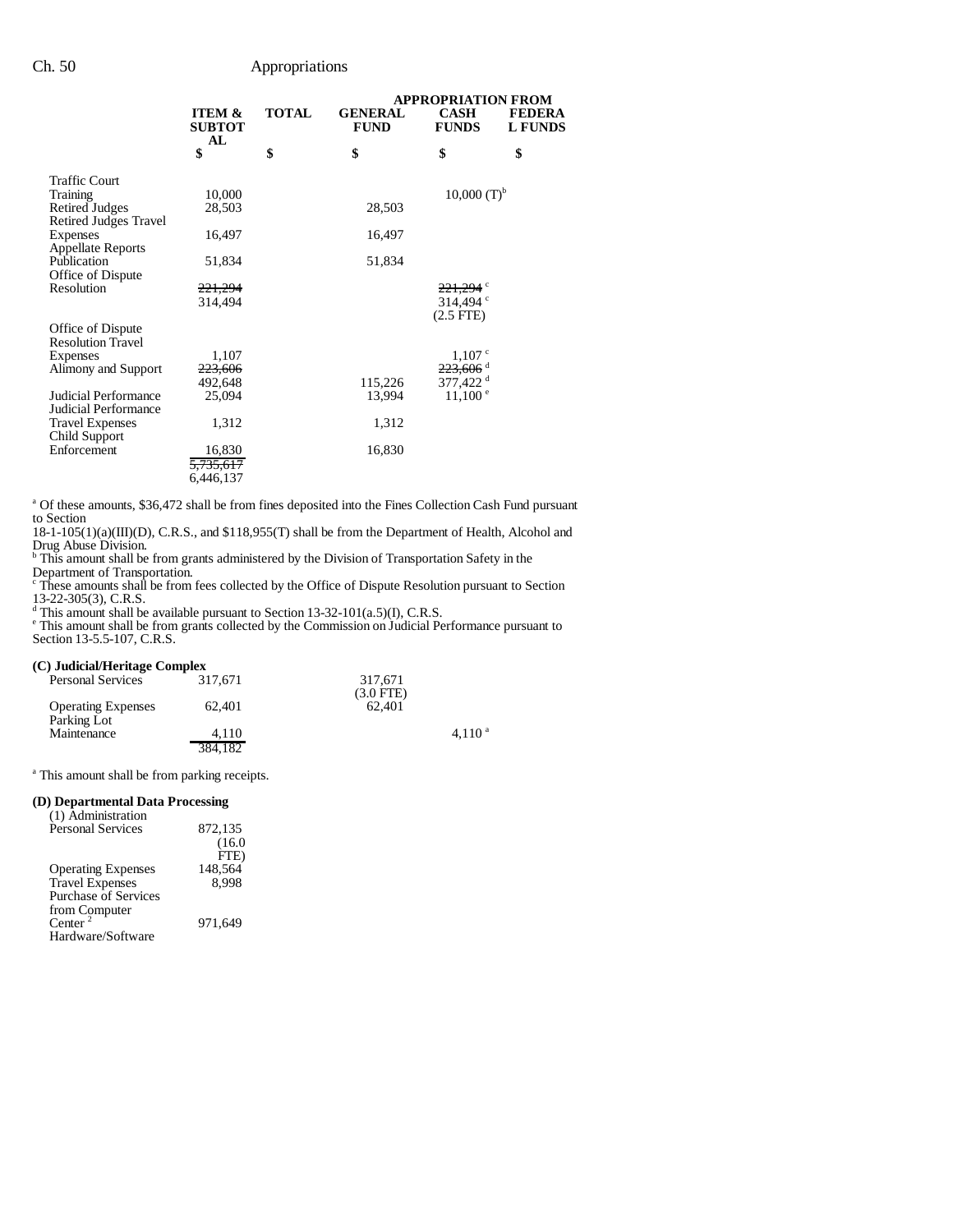Appropriations Ch. 50

|                                                                              |                                              |                          |                                   | <b>APPROPRIATION FROM</b>              |                                 |
|------------------------------------------------------------------------------|----------------------------------------------|--------------------------|-----------------------------------|----------------------------------------|---------------------------------|
|                                                                              | <b>ITEM &amp;</b><br><b>SUBTOT</b><br>AL     | <b>TOTAL</b>             | <b>GENERAL</b><br><b>FUND</b>     | <b>CASH</b><br><b>FUNDS</b>            | <b>FEDERA</b><br><b>L</b> FUNDS |
|                                                                              | \$                                           | \$                       | \$                                | \$                                     | \$                              |
| Maintenance                                                                  | 193,780<br>2,195,126                         |                          | 2,195,126                         |                                        |                                 |
| (2) Court Automation Plan <sup>59</sup><br><b>Personal Services</b>          | 70,850                                       |                          |                                   |                                        |                                 |
| <b>Contract Services</b>                                                     | $(2.0$ FTE)<br><del>336,155</del><br>438,789 |                          |                                   |                                        |                                 |
| Lease Purchase<br>Payments<br>Installation                                   | 895,000                                      |                          |                                   |                                        |                                 |
| Maintenance Expenses                                                         | 253,000<br><del>1,555,005</del><br>1,657,639 |                          | <del>1,555,005</del><br>1,657,639 |                                        |                                 |
| (3) Probation Automation<br>Plan <sup>59</sup>                               |                                              |                          |                                   |                                        |                                 |
| <b>Contract Services</b><br>Lease Purchase                                   | 31,610                                       |                          |                                   |                                        |                                 |
| Payments<br>Installation/                                                    | 563,000                                      |                          |                                   |                                        |                                 |
| Maintenance Expenses                                                         | 168,000<br>762,610                           |                          | 762,610                           |                                        |                                 |
| (4) Appellate Court Systems<br>Lease Purchase                                |                                              |                          |                                   |                                        |                                 |
| Payments                                                                     | 168,401                                      |                          | 168,401                           |                                        |                                 |
|                                                                              |                                              | 14,622,220<br>15,509,475 |                                   |                                        |                                 |
| (4) TRIAL COURTS                                                             |                                              |                          |                                   |                                        |                                 |
| <b>Personal Services</b>                                                     | 48,807,21<br>7                               |                          | 48,807,217                        |                                        |                                 |
|                                                                              |                                              |                          | (1,277.3)<br>FTE)                 |                                        |                                 |
| <b>Operating Expenses</b><br><b>Travel Expenses</b><br>Purchase of Microfilm | 2,469,008<br>194,761                         |                          | 2,469,008<br>194,761              |                                        |                                 |
| Services<br>Guardian Ad Litem                                                | 86,400<br>3,962,129                          |                          | 86,400<br>3,962,129               |                                        |                                 |
| Dependency and Neglect 2,801,228                                             |                                              |                          | 2,801,228                         |                                        |                                 |
| Mental Health                                                                | 675,884                                      |                          | 675,884                           |                                        |                                 |
| Other Appointments                                                           | 402,784                                      |                          | 402,784                           |                                        |                                 |
| Jury Costs<br><b>Court Costs</b>                                             | 1,340,634<br>4,055,660                       |                          | 1,340,634<br>4,055,660            |                                        |                                 |
| Office of Court                                                              |                                              |                          |                                   |                                        |                                 |
| <b>Appointed Counsel</b>                                                     | 31,397                                       |                          | 31,397<br>$(1.0$ FTE)             |                                        |                                 |
| Collections<br>Investigators                                                 | 653,290                                      |                          |                                   | 653,290 <sup>a</sup><br>(21.3)<br>FTE) |                                 |
| Involuntary                                                                  |                                              |                          |                                   |                                        |                                 |
| Commitments                                                                  | 8,344                                        | 65,488,736               |                                   | $8,344$ (T) <sup>b</sup>               |                                 |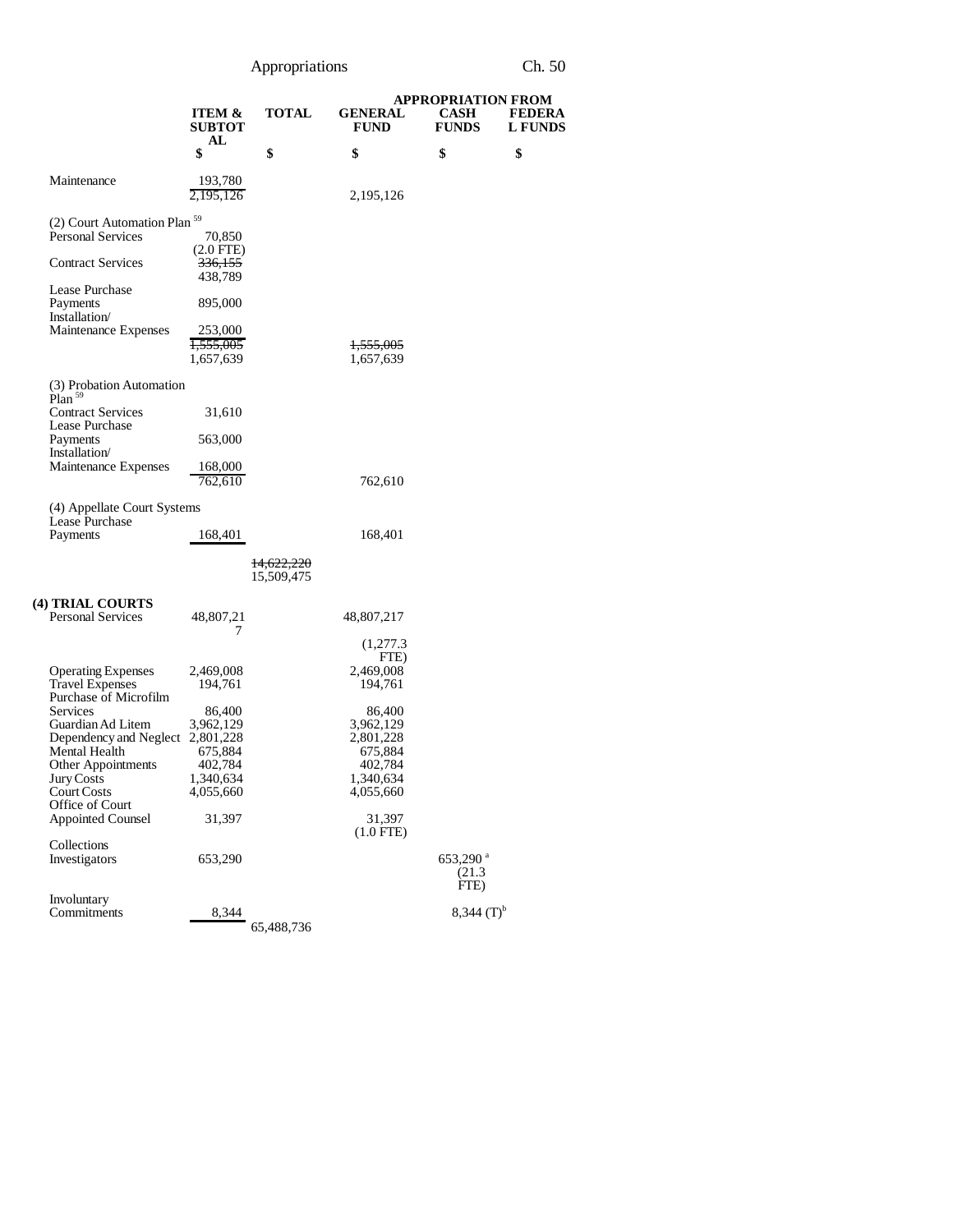|                                    |              |                               | <b>APPROPRIATION FROM</b>   |                          |
|------------------------------------|--------------|-------------------------------|-----------------------------|--------------------------|
| <b>ITEM &amp;</b><br>SUBTOT<br>AL. | <b>TOTAL</b> | <b>GENERAL</b><br><b>FUND</b> | <b>CASH</b><br><b>FUNDS</b> | <b>FEDERA</b><br>L FUNDS |
|                                    |              | S                             | S                           |                          |

<sup>a</sup> This amount shall be from fines deposited into the Fines Collection Cash Fund pursuant to Section  $18-1-105(1)(a)(III)(D), C.R.S.$ <br><sup>b</sup> This amount shall be from the Department of Health, Alcohol and Drug Abuse Division.

| (5) PROBATION AND RELATED SERVICES |                |                       |                    |                                                   |
|------------------------------------|----------------|-----------------------|--------------------|---------------------------------------------------|
| <b>Personal Services</b>           | 19,282,35<br>9 |                       | 19,282,359         |                                                   |
|                                    |                |                       | $(479.0$ FTE)      |                                                   |
| <b>Operating Expenses</b>          | 537,413        |                       | 537,413            |                                                   |
| <b>Travel Expenses</b>             | 249,410        |                       | 249,410            |                                                   |
| <b>Intensive Supervision</b>       |                |                       |                    |                                                   |
| <b>Operating Expenses</b>          | 58,657         |                       | 58,657             |                                                   |
| <b>Intensive Supervision</b>       |                |                       |                    |                                                   |
| <b>Travel Expenses</b>             | 28,765         |                       | 28,765             |                                                   |
| Drug Initiative                    |                |                       |                    |                                                   |
| Project                            | 69,675         |                       | $17,000 \ (M)$     | $52,675$ (T) <sup>a</sup><br>397.500 <sup>b</sup> |
| Offender Services <sup>60</sup>    | 397,500        |                       |                    |                                                   |
| Electronic Monitoring/             |                |                       |                    |                                                   |
| Drug Testing                       | 424,880        |                       | 424,880 $^{\circ}$ |                                                   |
| Alcohol/Drug Driving               |                |                       |                    |                                                   |
| Safety Contract                    | 2,596,202      |                       |                    | $2,596,202$ (T) <sup>d</sup>                      |
| Collections                        |                |                       |                    |                                                   |
| Investigators                      | 106,172        |                       |                    | $106,172$ <sup>e</sup>                            |
|                                    |                |                       |                    | $(4.0$ FTE $)$                                    |
| Drug Offender                      |                |                       |                    |                                                   |
| Assessment                         | 41,600         |                       |                    | $41,600$ <sup>1</sup>                             |
|                                    | 208,450        |                       |                    | $208,450$ <sup>f</sup>                            |
|                                    |                | <del>23.792.633</del> |                    |                                                   |
|                                    |                | 23,959,483            |                    |                                                   |

<sup>a</sup> This amount shall be from the Department of Public Safety, Division of Criminal Justice.<br><sup>b</sup> This amount shall be from the Offender Services Fund pursuant to Section 16-11-214(1), C.R.S.

c Of this amount, \$134,320 shall be used for the Home Detention Program pursuant to Section

17-27.8-104(2)(b), C.R.S. d This amount shall be from the Department of Health, Alcohol and Drug Abuse Division, pursuant to

Section 42-4-1202(5), C.R.S.<br>
Finis amount shall be from fines deposited into the Fines Collection Cash Fund pursuant to Section

18-1-105(1)(a)(III)(D), C.R.S.<br><del><sup>f</sup> This amount shall be available pursuant to Section 18-19-103, C.R.S.</del><br><sup>f</sup> OF THIS AMOUNT, \$41,600 SHALL BE AVAILABLE PURSUANT TO SECTION 18-19-103, C.R.S., AND \$166,850 SHALL BE FROM THE DIVISION OF CRIMINAL JUSTICE.

#### **(6) PUBLIC DEFENDER**

| I LODLIC DEI EIDER           |           |               |                      |
|------------------------------|-----------|---------------|----------------------|
| <b>Personal Services</b>     | 12.587.31 | 12,587,319    |                      |
|                              |           | $(264.6$ FTE) |                      |
| Group Health and Life        | 377,722   | 377,722       |                      |
| Short-term Disability        | 27,705    | 27,705        |                      |
| <b>Salary Survey</b>         | 236,361   | 236,361       |                      |
| Workers' Compensation        | 90.743    | 90.743        |                      |
| <b>EMPLOYMENT SECURITY</b>   |           |               |                      |
| <b>PAYMENTS</b>              | 20,249    | 20.249        |                      |
| <b>Operating Expenses</b>    | 713,736   | 705,736       | $8,000$ <sup>a</sup> |
| <b>Travel Expenses</b>       | 94.086    | 94.086        |                      |
| Purchases of Services from   |           |               |                      |
| Computer Center <sup>2</sup> | 6,176     | 6,176         |                      |
| Vehicle Lease Payments       | 20,736    | 20,736        |                      |
|                              |           |               |                      |